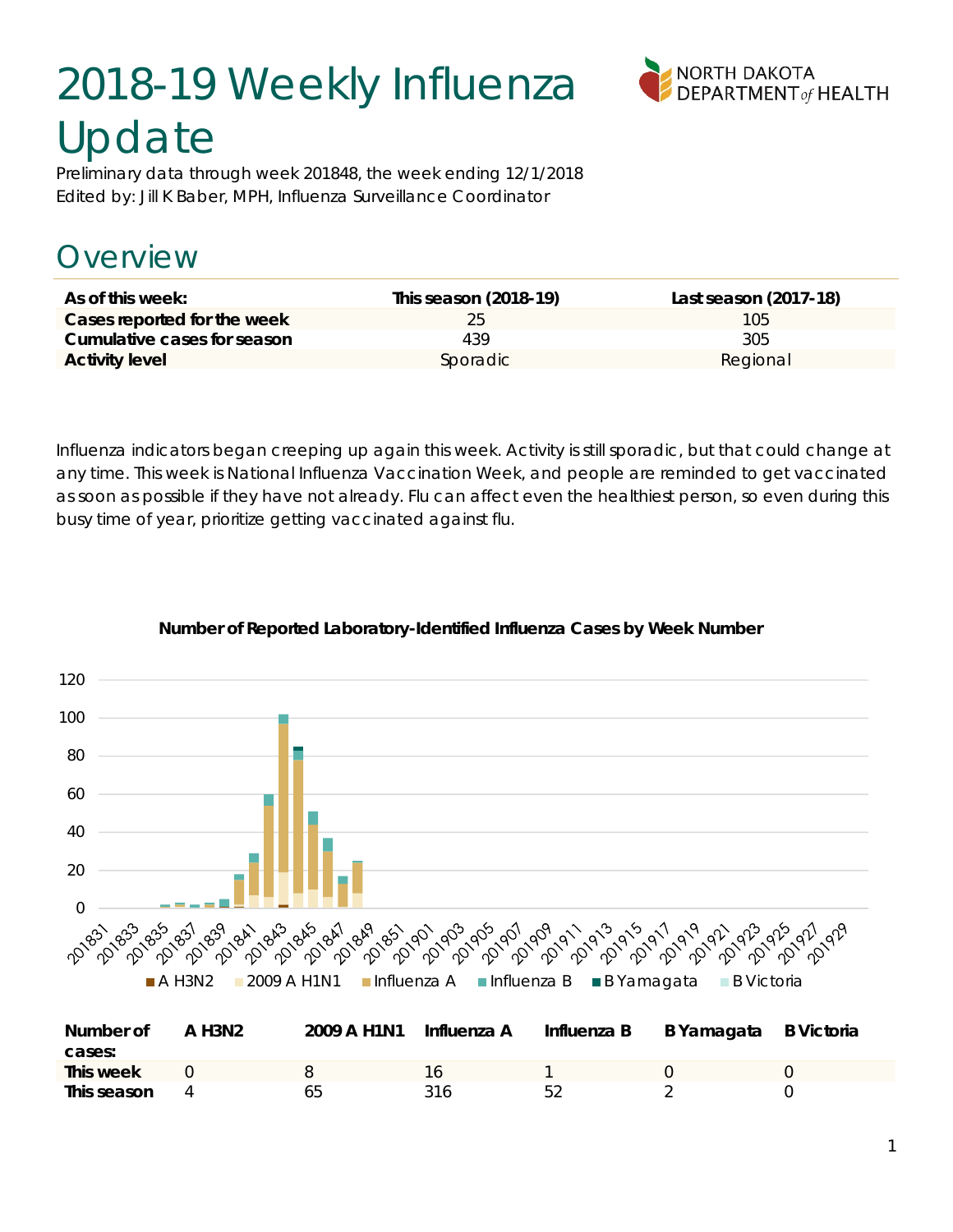Laboratory-confirmed influenza is a reportable disease in North Dakota. Influenza "cases" include people that have tested positive for influenza in a healthcare setting. It does not include people with influenza who did not seek healthcare, or who were diagnosed without a lab test, which is common. The true number of people with influenza in North Dakota is underrepresented, but case data allows us to see where and in what populations influenza is circulating. It also provides context regarding how the current season compares with previous seasons. Find more information about cases on www.ndflu.com.



### Case Demographics

#### Cases by County

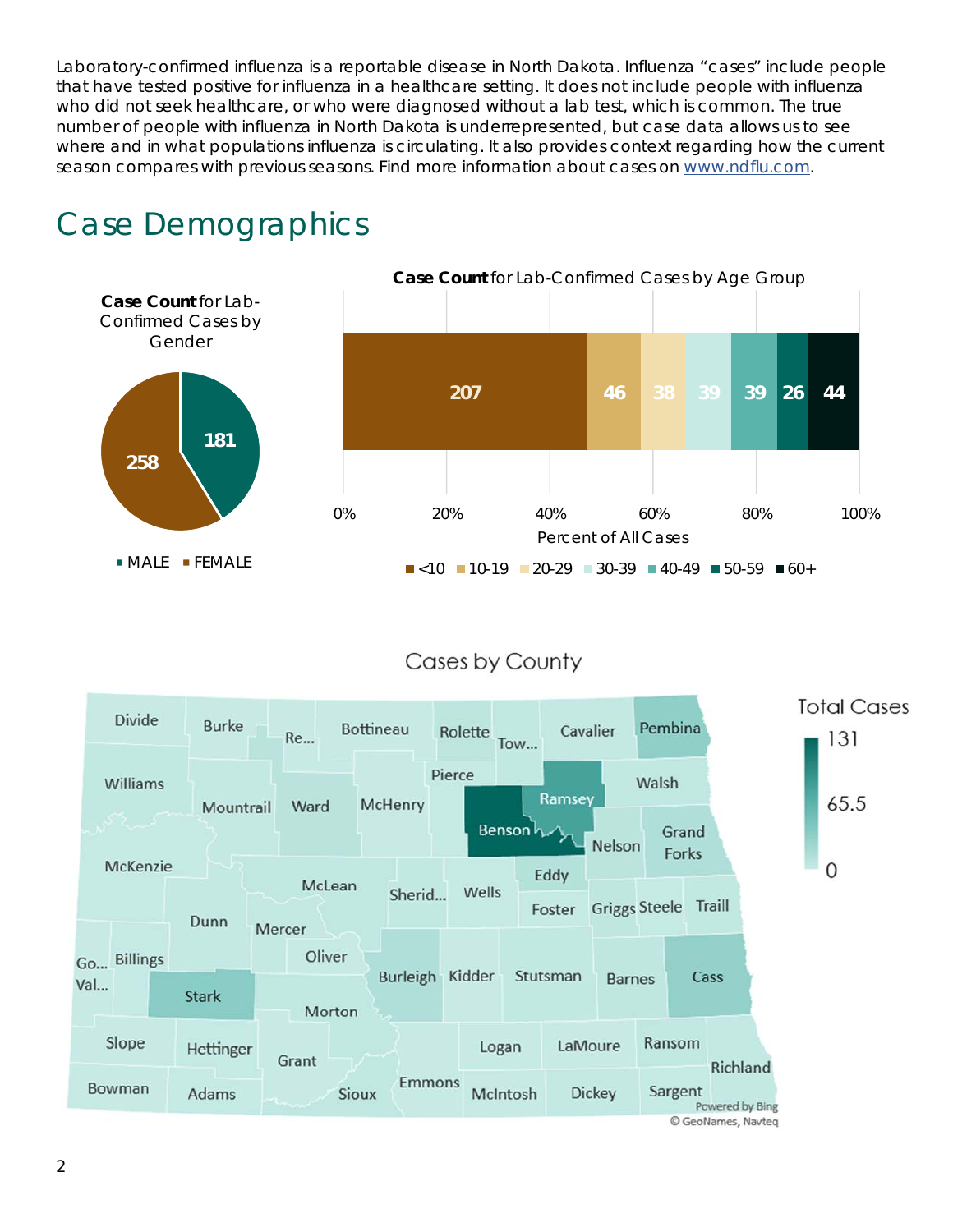## **Outbreaks**

During the influenza season, influenza outbreaks are common anywhere people gather, including schools, child care centers, and health care facilities. Outbreaks of influenza or influenza-like illness may be reported to the NDDoH. The following outbreaks have been reported this season:

| Setting                                               | Number of outbreaks | Identified pathogens                                                     |
|-------------------------------------------------------|---------------------|--------------------------------------------------------------------------|
| Long Term Care, Basic Care,<br><b>Assisted Living</b> |                     | 1 flu A/flu B; 1 rhinovirus/Haemophilus<br><i>influenzae</i> ; 1 unknown |
| <b>Schools</b>                                        |                     |                                                                          |
| <b>Child Care Centers</b>                             |                     | 1 influenza A                                                            |

### Surveillance Programs

In addition to case reporting, the NDDoH uses a variety information sources to fully describe of what is happening during the influenza season.

#### Hospitalizations

This season, the NDDoH has introduced a new influenza hospitalization surveillance program. Select North Dakota hospitals report the number influenza-related hospitalizations weekly to the NDDoH. Because this surveillance methodology is new, hospitalization numbers this year may not be comparable to previous years.





### Deaths

Data on pneumonia and influenza deaths is obtained from Vital Records and based on the cause of death listed on the death certificate.



**Total number of deaths for the season: Pneumonia** 130 **Influenza** 2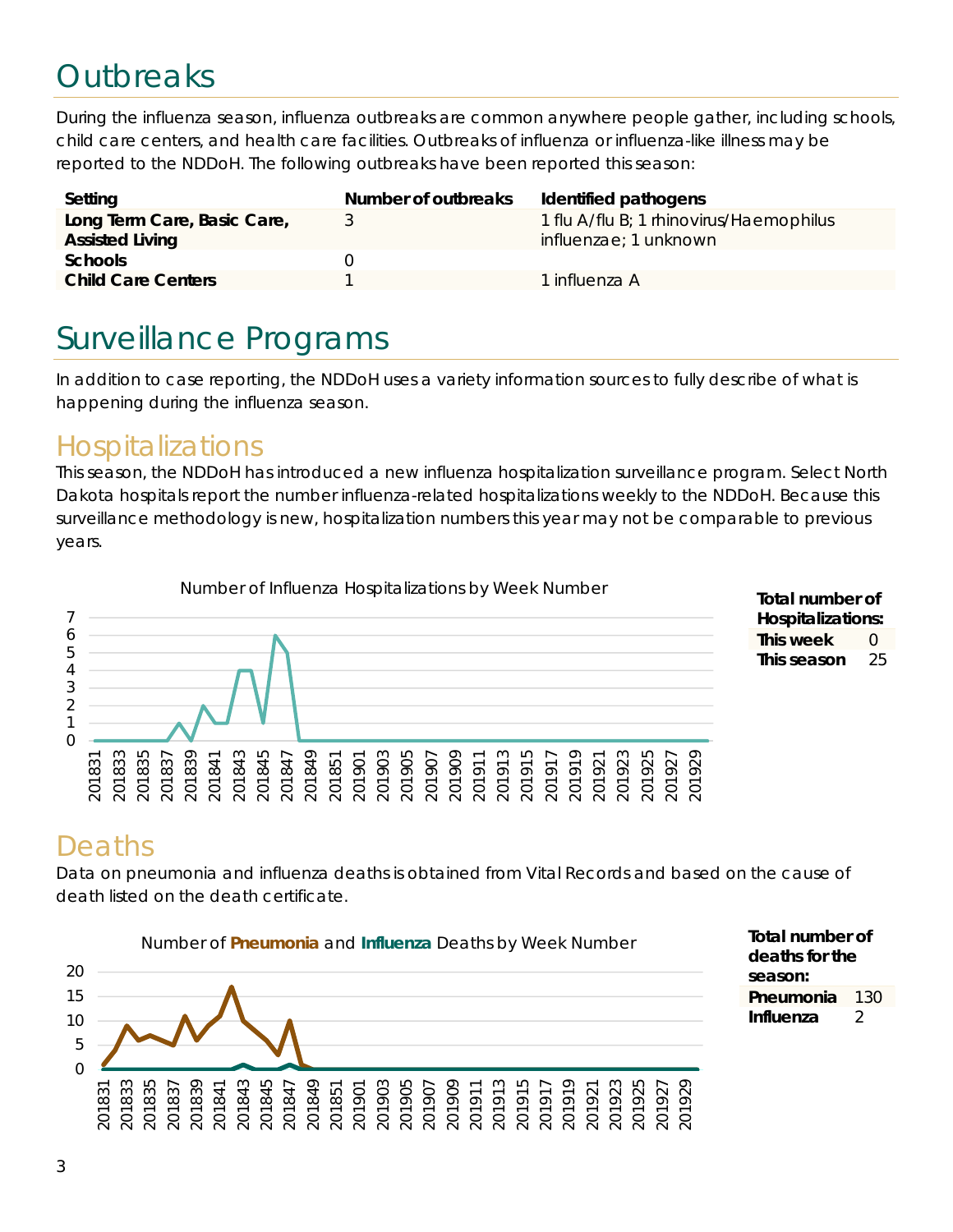#### Outpatient Influenza-like Illness

The NDDoH participates in the national U.S. Outpatient Influenza-like Illness Surveillance Network (ILINet). Data from participating outpatient providers in North Dakota are pooled to create a state-wide estimate for the weekly percent of healthcare visits due to influenza-like illness (ILI). Patients presenting with a fever of 100ºF or greater and a cough and/or sore throat are considered to have ILI. For more information on state and national ILINet data, see FluView Interactive.



Percent of Outpatient Visits Due to Influenza-like Illness by Week, Current and Previous Season

### Sentinel Laboratory Data

The NDDoH receives influenza and RSV testing data from participating sentinel laboratories across the state. The total number of positive tests and the total number of tests conducted are reported and used to create a state-wide percent positivity statistic. For influenza, percent positivity of 10% or greater indicates "season level" influenza activity.

**201847 0.59%** 3 7 5 2 1 3050 **201848 1.30% 12 13 15 2 3 3464** 

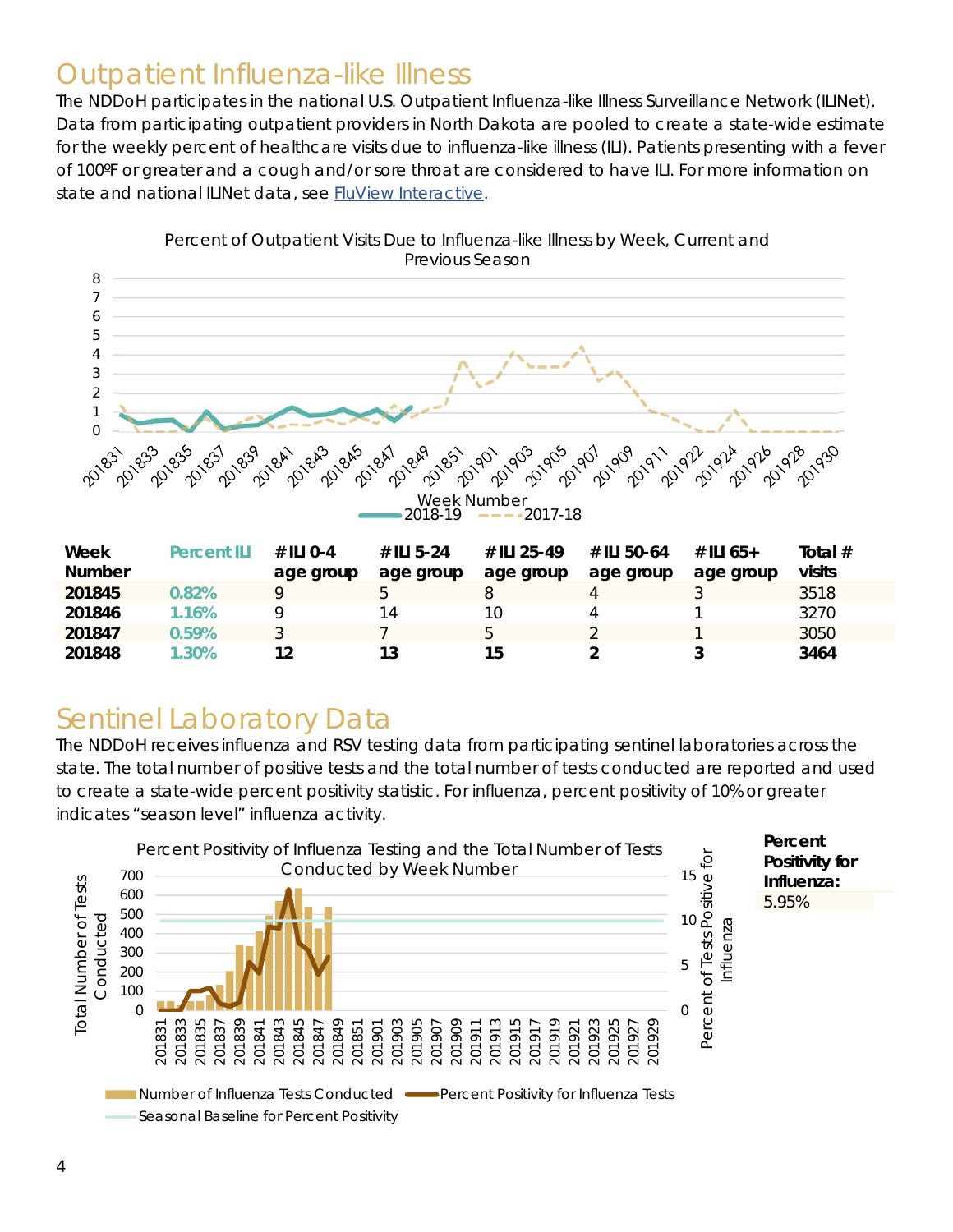

#### School Absenteeism

During the influenza season, increases in school absenteeism data can be used as an early indicator for influenza circulation. The NDDoH received absenteeism data from a majority of schools in the state. Data here include absences for all reasons.



### Multi-season Comparison